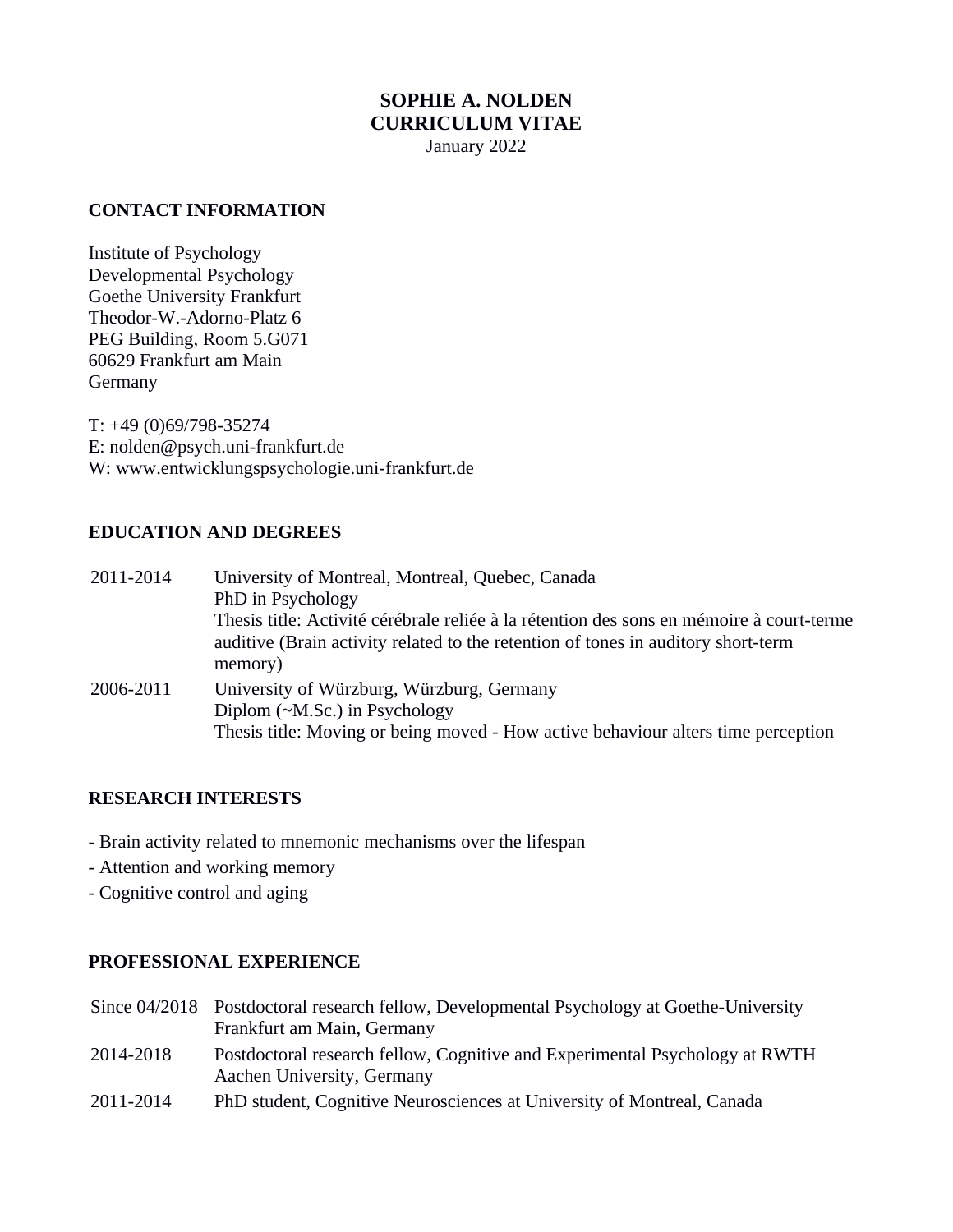#### **RESEARCH FUNDING**

2019 Principal investigator, project "Dynamics of auditory and visual memory representations in the aging brain", Focus A/B, 7,650  $\epsilon$ 2018 Principal investigator, (co-PI: Prof. Dr.-Ing. Janina Fels, Medical Acoustics, RWTH Aachen University), project "Selektive auditive Aufmerksamkeit bei Kindern im Vorund Grundschulalter – Entwicklung eines kindgerechten Aufmerksamkeitsparadigmas," Open Seed grant, Exploratory Research Space (ERS), 73,264 € 2015 Principal investigator, project "Denoising the brain's amp: Brain activity related to auditory attention," RWTH Start-Up grant, 17,405 €

## **LIST OF PUBLICATIONS**

- Nolden, S., & Koch, I. (in press). The role of response set overlap for flexibility and cognitive control in auditory multitasking. *Acta Psychologica, 233.*
- Loh, K., Fintor, E., Nolden, S.\*, & Fels, J.\* (in press). Children's intentional switching of auditory selective attention in spatial and noisy acoustic environments in comparison to adults. *Developmental Psychology.* \* Shared senior authorship
- Nolden, S.\*, Brod, G.\*, Meyer, A.-K., Fandakova, Y., & Shing, Y. L. (2021). Neural correlates of successful memory encoding in kindergarten and early elementary school children: Longitudinal trends and effects of schooling. *Cerebral Cortex, 31,* 3764-3779*.* \*Equal contribution
- Eben, C., Koch, I., Jolicoeur, P., & Nolden, S. (2020). The persisting influence of unattended auditory information: Negative priming in intentional auditory attention switching. *Attention, Perception, & Psychophysics, 82,* 1835-1846.
- Seibold, J. C., Koch, I., Nolden, S., Proctor, R. W., Vu, K.-P. L., & Schuch, S. (2019). Response repetitions in auditory task switching: The influence of spatial response distance and of the response-stimulus interval. *Acta Psychologica, 199,* 102875.
- Seibold, J. C., Nolden, S., Oberem, J., Fels, J., & Koch, I. (2019). The binding of an auditory attention location to a judgement: A two-component switching approach. *The Quarterly Journal of Experimental Psychology, 72,* 2056-2067.
- Nolden, S., Ibrahim, C., & Koch, I. (2019). Cognitive control in the cocktail party: Preparing selective attention to dichotically presented voices supports distractor suppression. *Attention, Perception, & Psychophysics, 81,* 727-737*.*
- Seibold, J. C., Nolden, S., Oberem, J., Fels, J., & Koch, I. (2018). Auditory attention switching and judgement switching – Exploring multi-component task representations. *Attention, Perception, and Psychophysics, 80,* 1823-1832.
- Hirsch, P., Nolden, S., Declerck, M., & Koch, I. (2018). Common cognitive control processes underlying performance in task-switching and dual-task contexts. *Advances in Cognitive Psychology, 14,* 62-74.
- Hirsch, P., Nolden, S., Philipp, A. M., & Koch, I. (2018). Hierarchical task organization in dual tasks: Further evidence for higher-level task representations. *Psychological Research, 82,* 759-770.